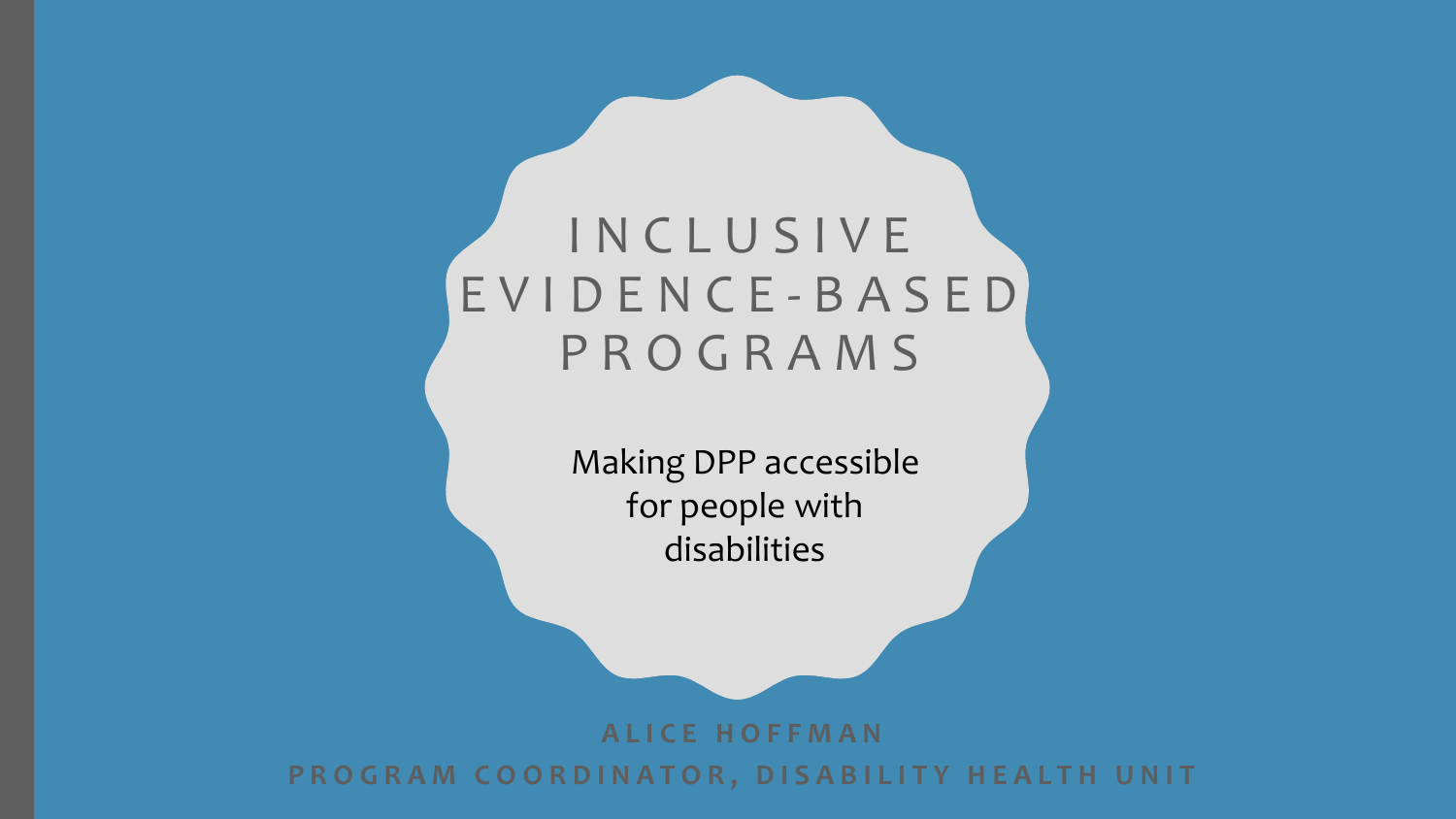#### TODAY'S GOAL:

What can YOU do to help make the Diabetes Prevention Program more accessible to and inclusive of people with disabilities?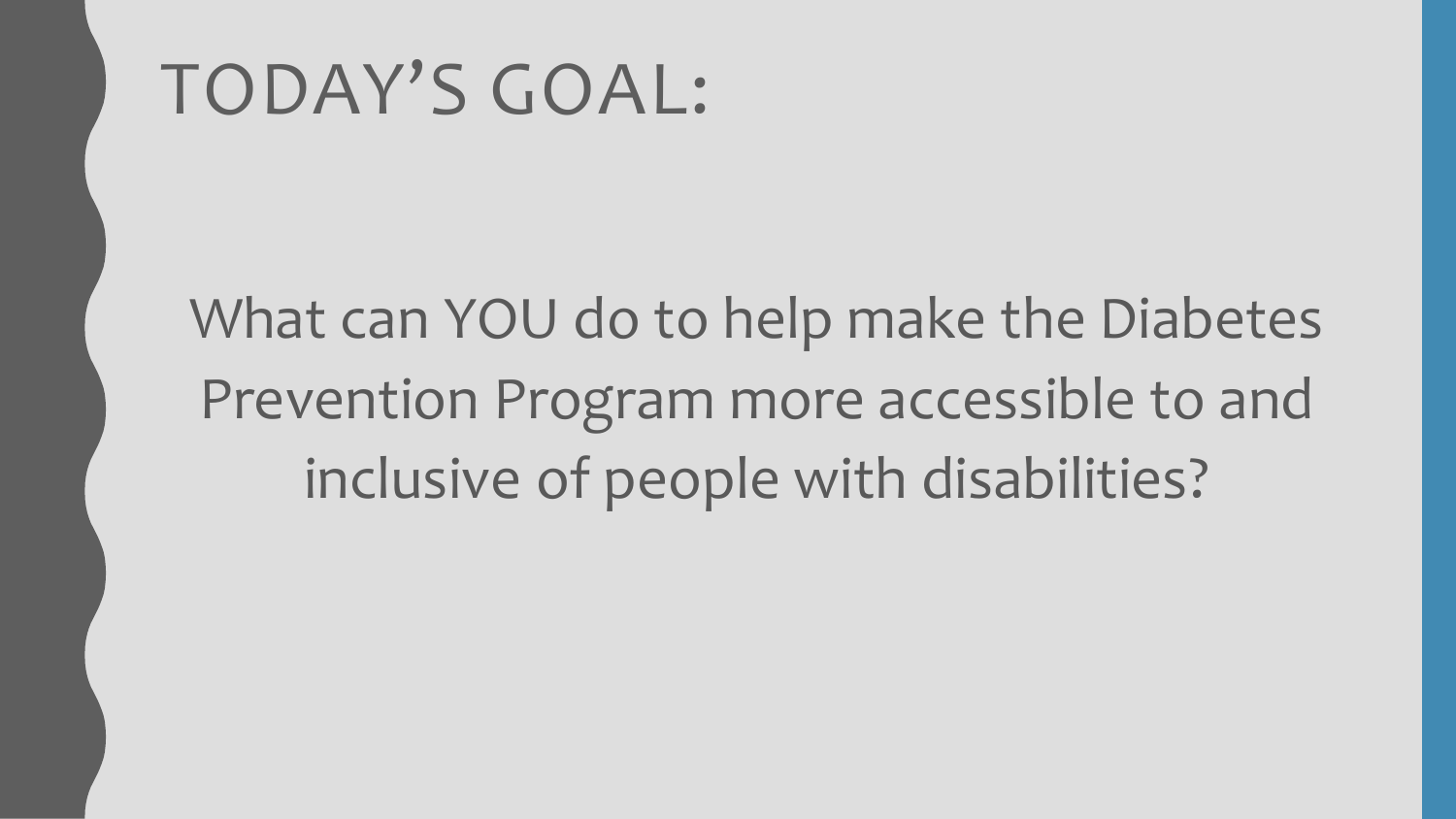#### WHAT IS DISABILITY?

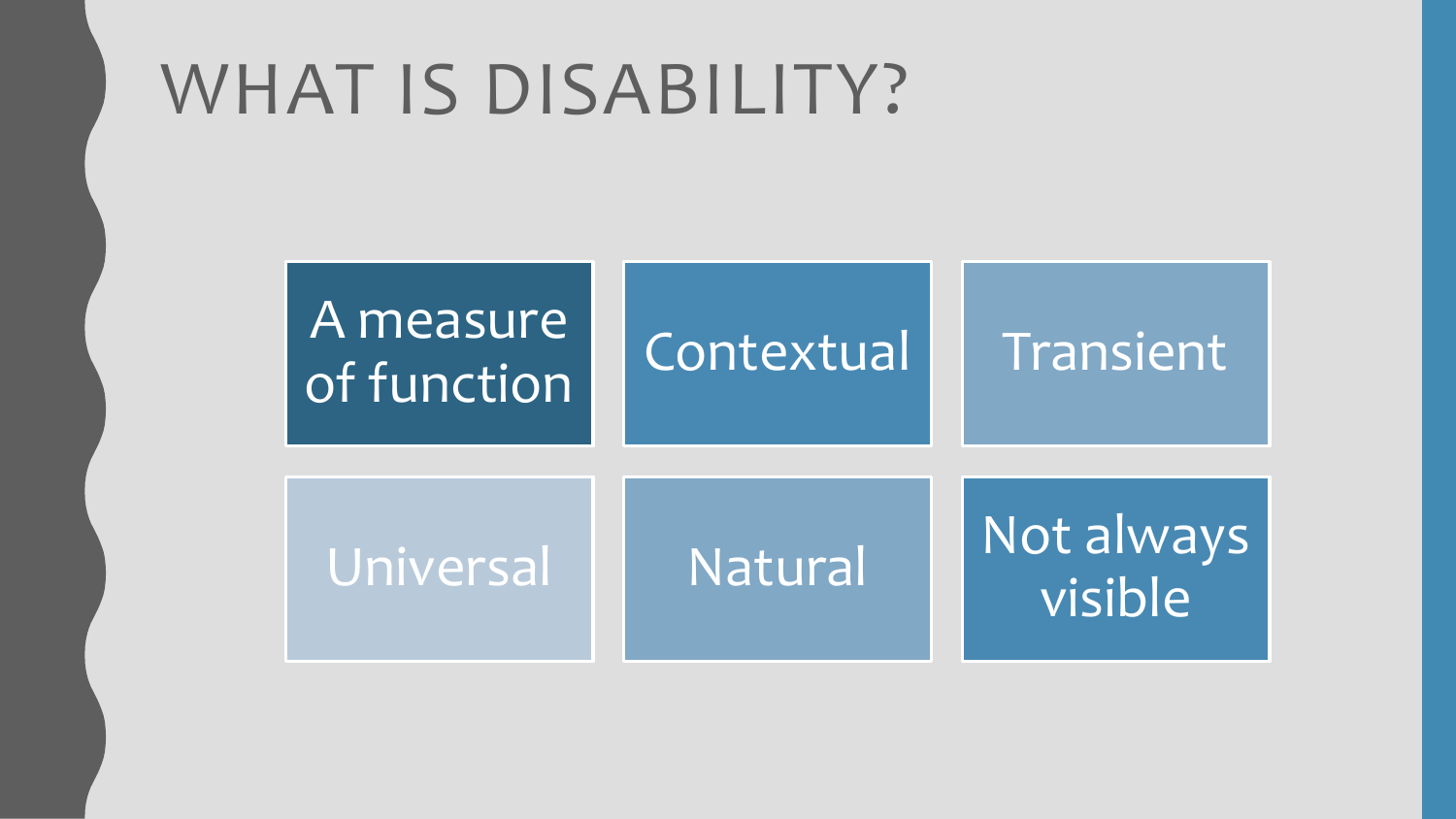# DEFINING DISABILITY

#### • **Definition:**

- Are you limited in any activities because of physical, mental, or emotional problems?
- Do you have any health problem that requires you to use special equipment, such as a cane, wheelchair, special bed, or special telephone?

#### • **Prevalence:**

- Michigan: 1 in 4 (25.5%)
- United States: ~ 1 in 5

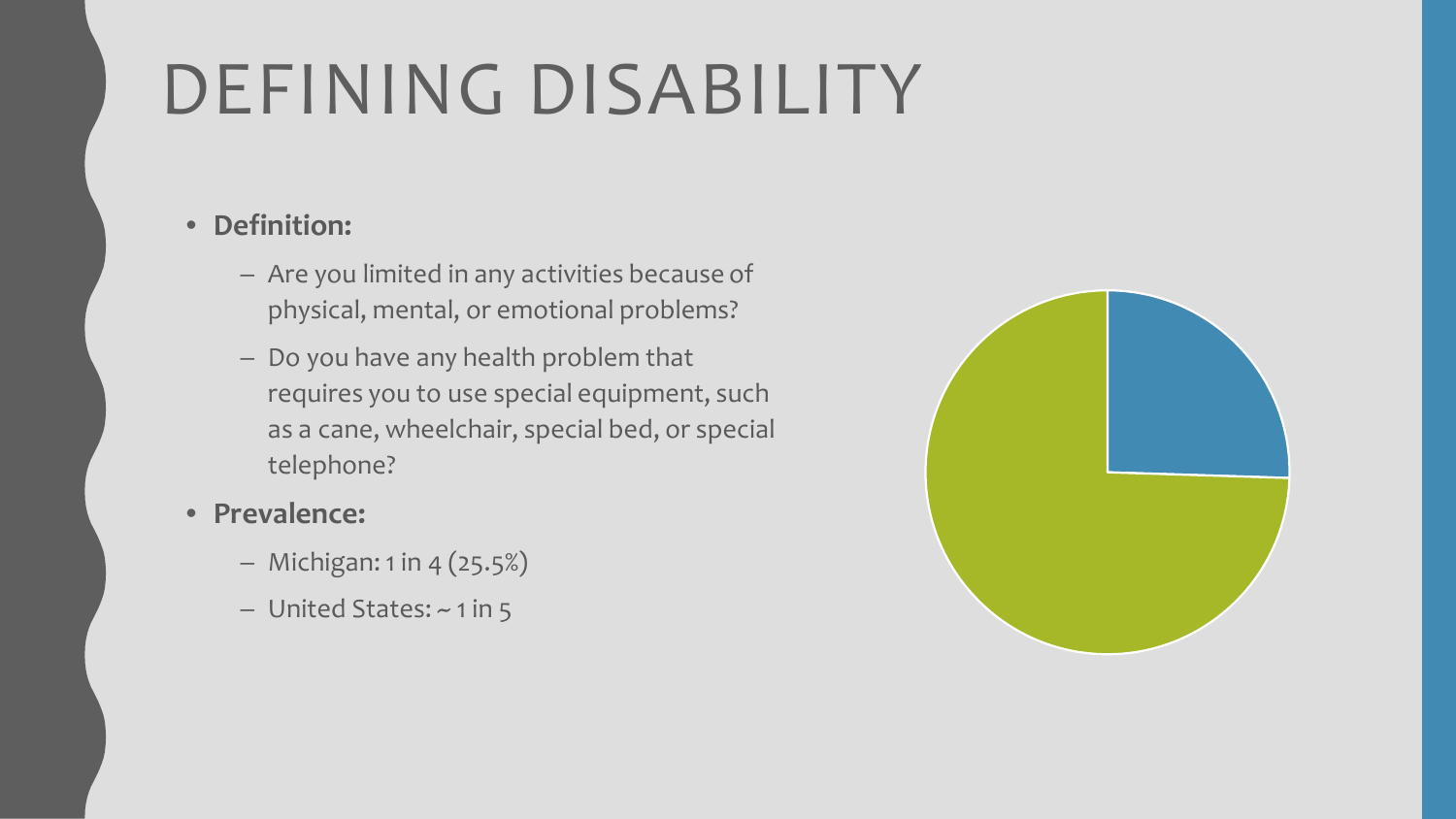#### DISABILITY AND HEALTH

| <b>Condition</b>       | W/ disabilities (%) | W/O disabilities (%) |
|------------------------|---------------------|----------------------|
| High blood pressure    | 52                  | 27.0                 |
| <b>Diabetes</b>        | 20.3                | 7.5                  |
| Cardiovascular disease | 11.0                | 2.4                  |
| Arthritis              | 60.6                | 20.1                 |
| Depression             | 40.9                | 12.8                 |
| <b>COPD</b>            | 19.4                | 3.9                  |
| Cancer                 | 20.0                | 9.2                  |
| Kidney disease         | 8.5                 | 1.8                  |

#### **Report health as fair or poor:**

- People with disabilities: 46.5%
- People without disabilities: 8.1%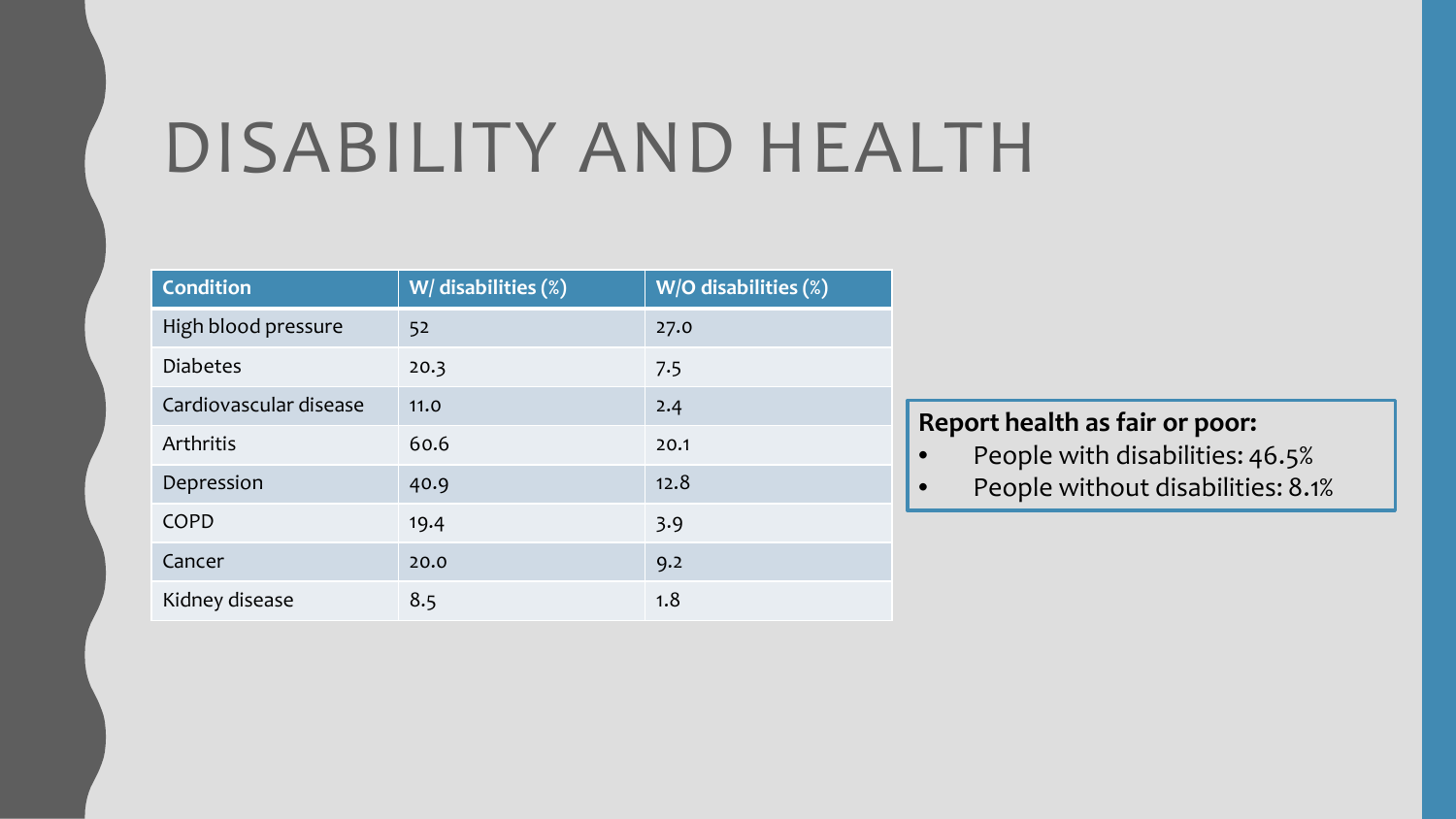## WHY IS ACCESS IMPORTANT?

- You are working with people with disabilities
- It's the law
- It's the right thing to do
- . It's who we are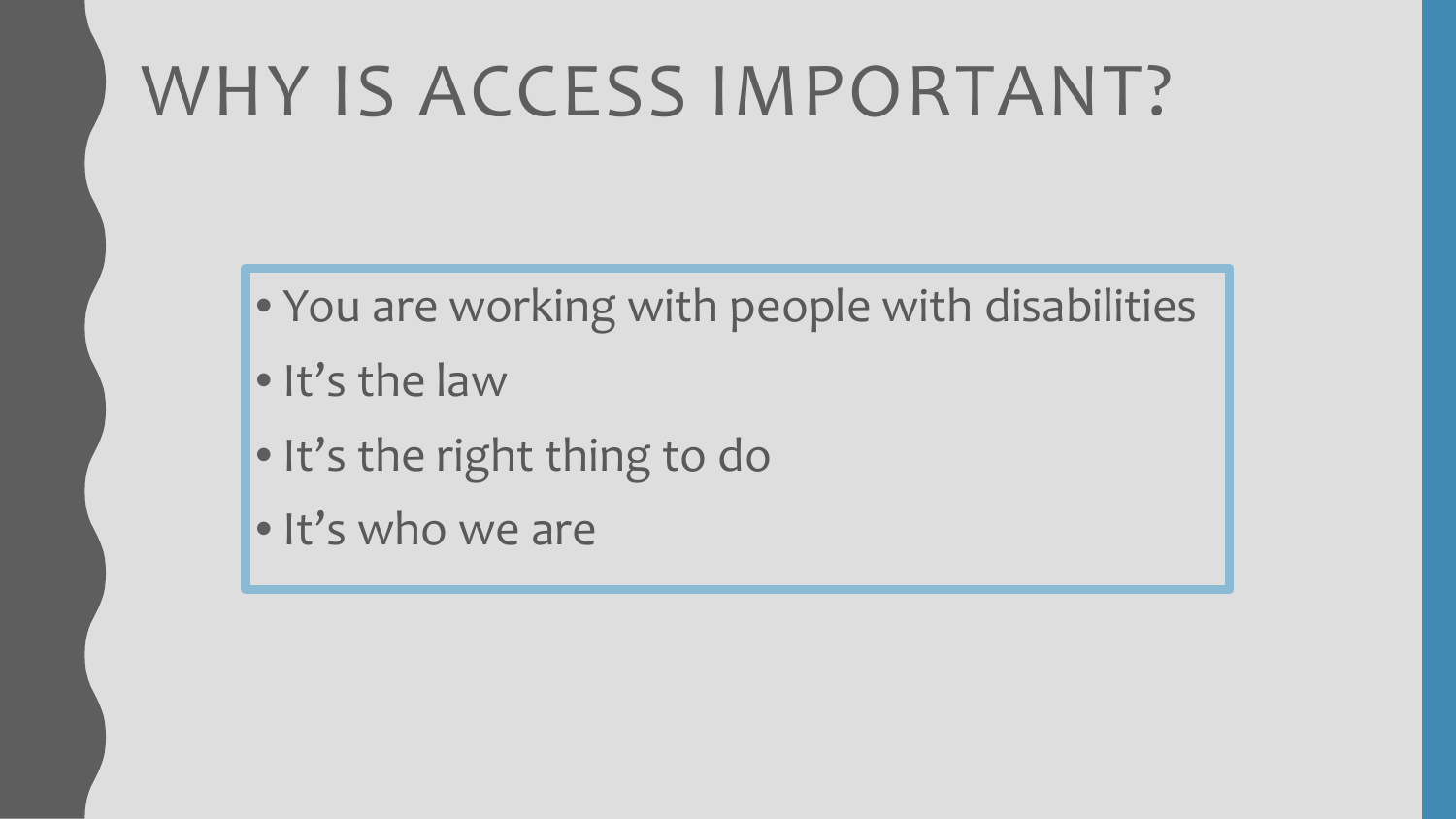# ACCESSIBLE DPP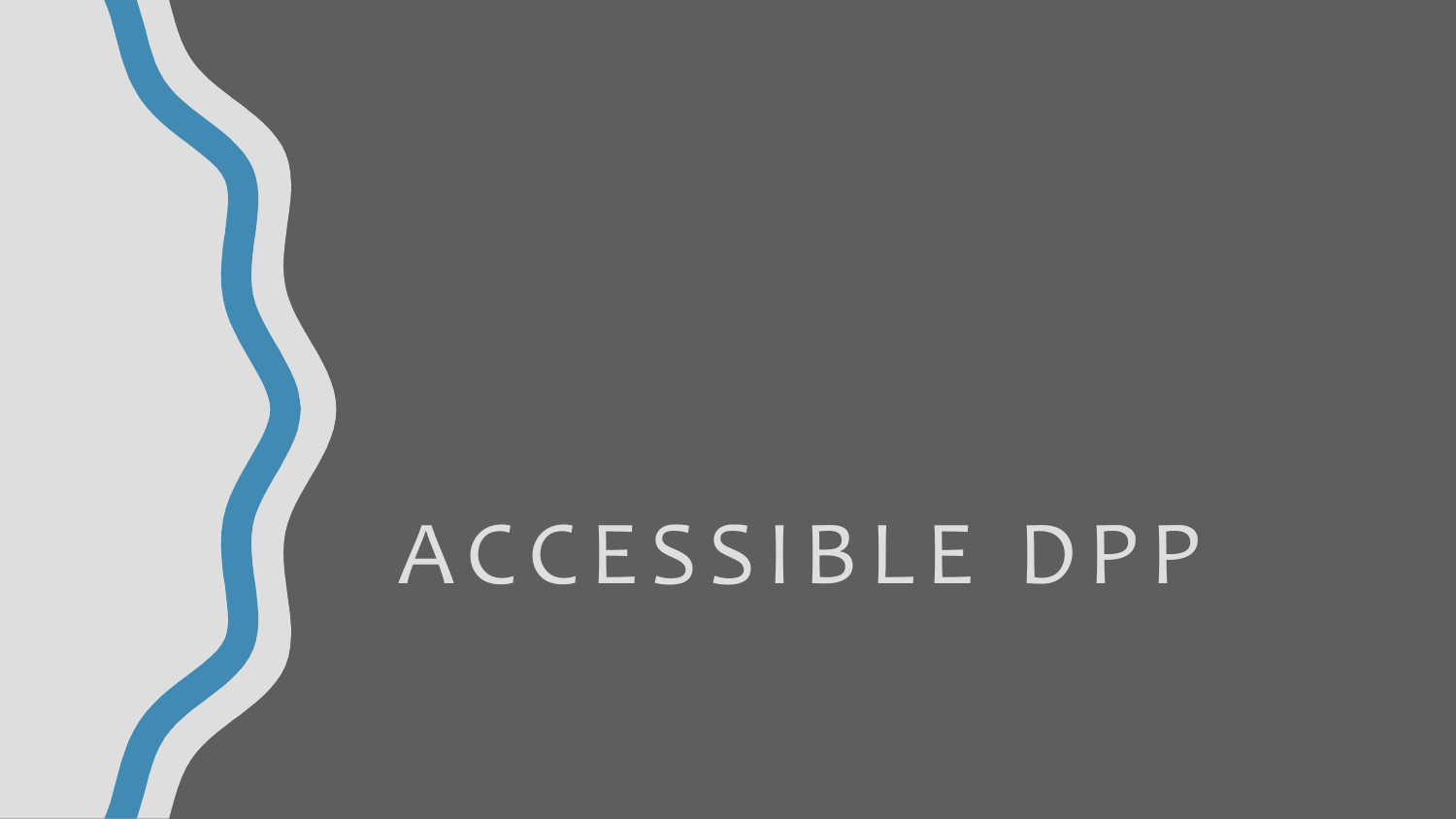# LOGISTICS/ENVIRONMENT

- Choose an accessible location
- Make the workshop space accessible
- Consider factors like public transit when planning your workshop schedule
- If you provide a snack, be familiar with the ingredients.



#### SERVICE ANIMALS

- Service animals are protected by the ADA you must allow them in any space available to the public.
- Make sure venue staff knows that service animals are welcome.
- Don't interact with a service animal.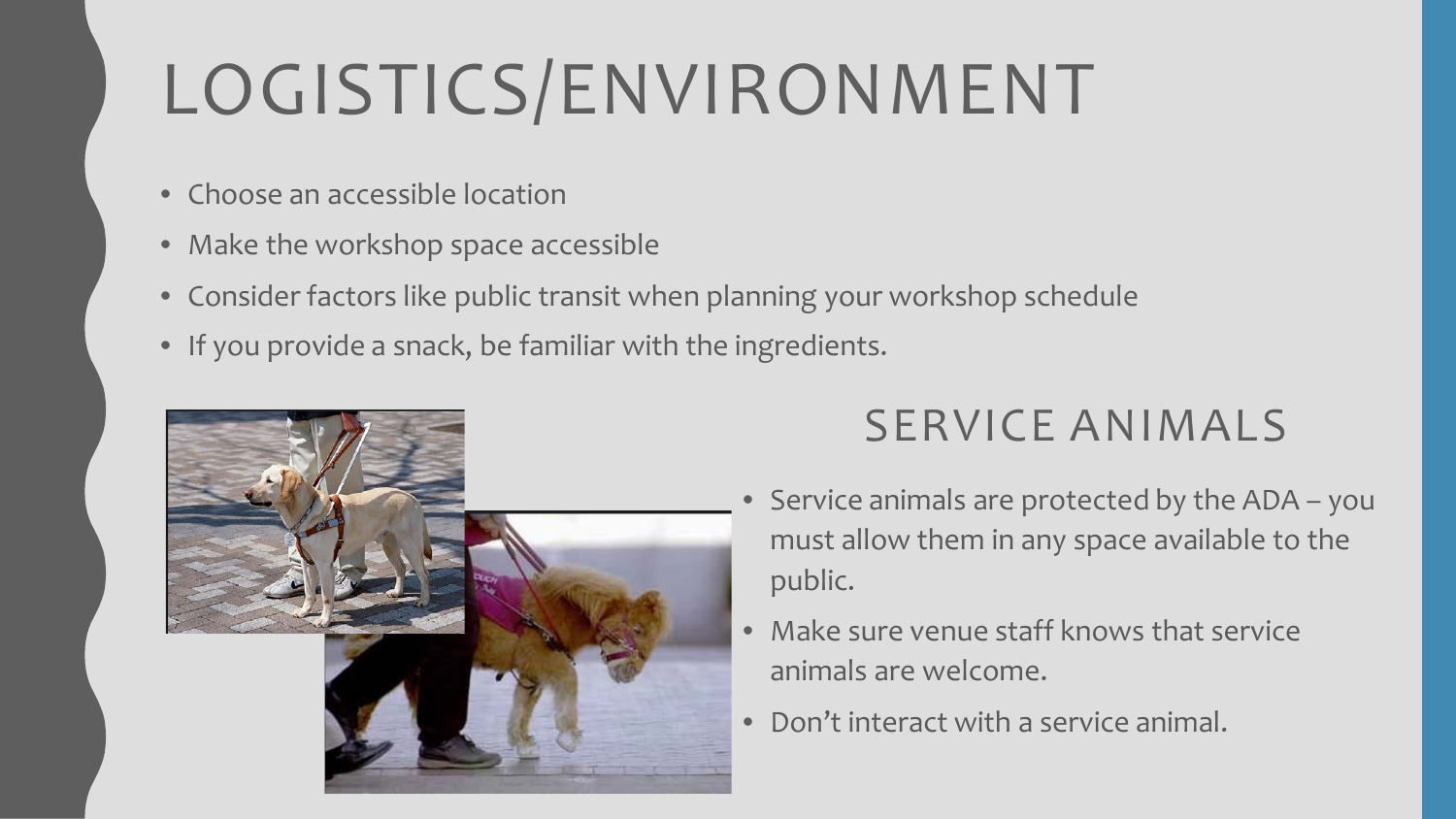### RECRUITMENT

- Promote your program at locations that serve people with disabilities to make sure you are reaching that population
- Make sure all promotional materials are available in accessible formats tailored to different populations
	- i.e, using pictures and shorter words when promoting DPP in locations that serve individuals with intellectual and/or developmental disabilities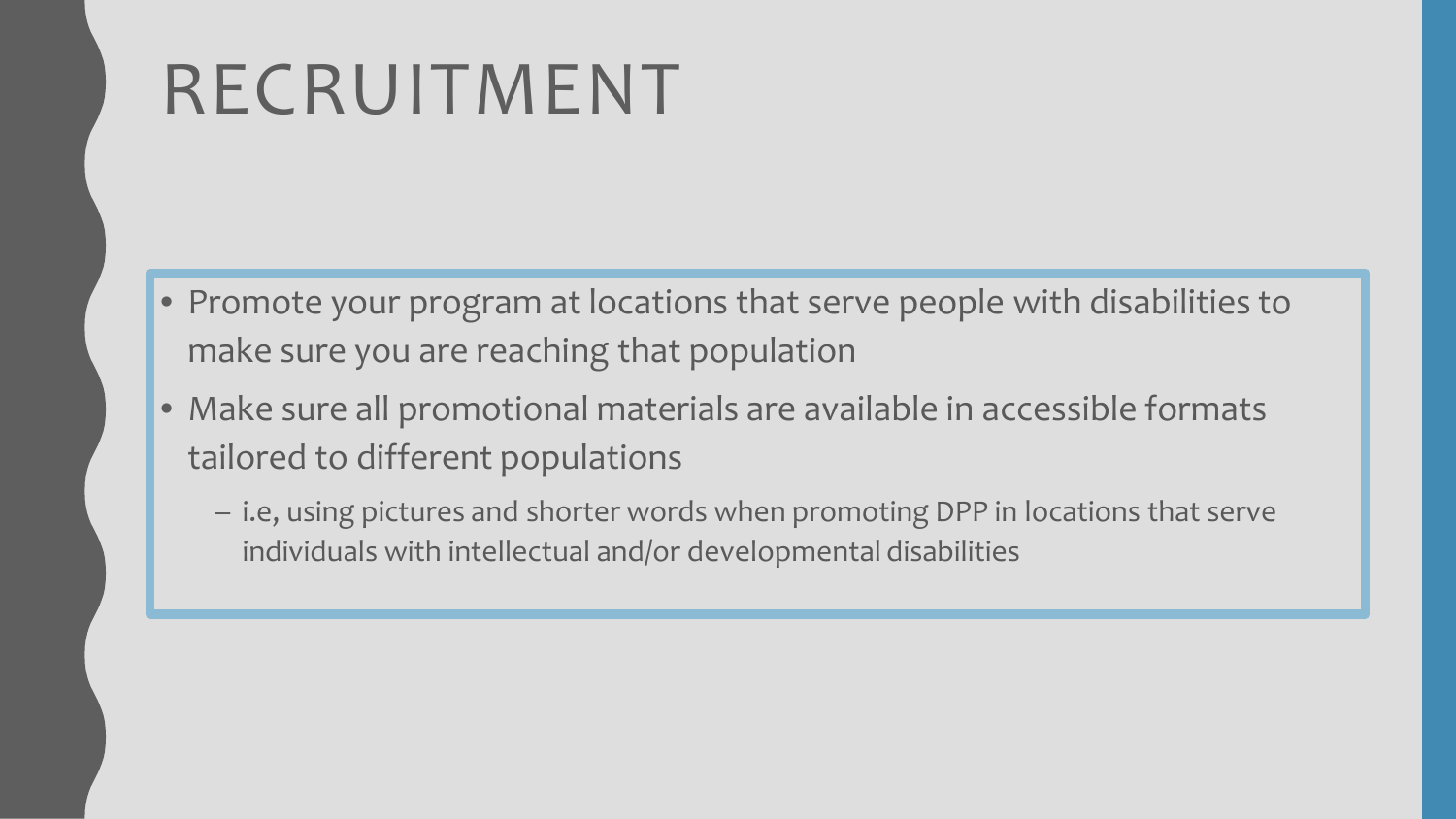# COMMUNICATION

- Present all information in multiple formats (i.e., verbalize all written materials).
	- Use formats accessible to your audience (i.e., picture –based information when working with individuals with intellectual disabilities)
- Speak slowly, clearly, and face the audience when talking.
- If you are using a microphone, use it for participant questions and comments as well.
- Always ask before helping and always respect the answer.
- Do not ask personal questions or single a person out because of their disability or condition.
- Use person-first language.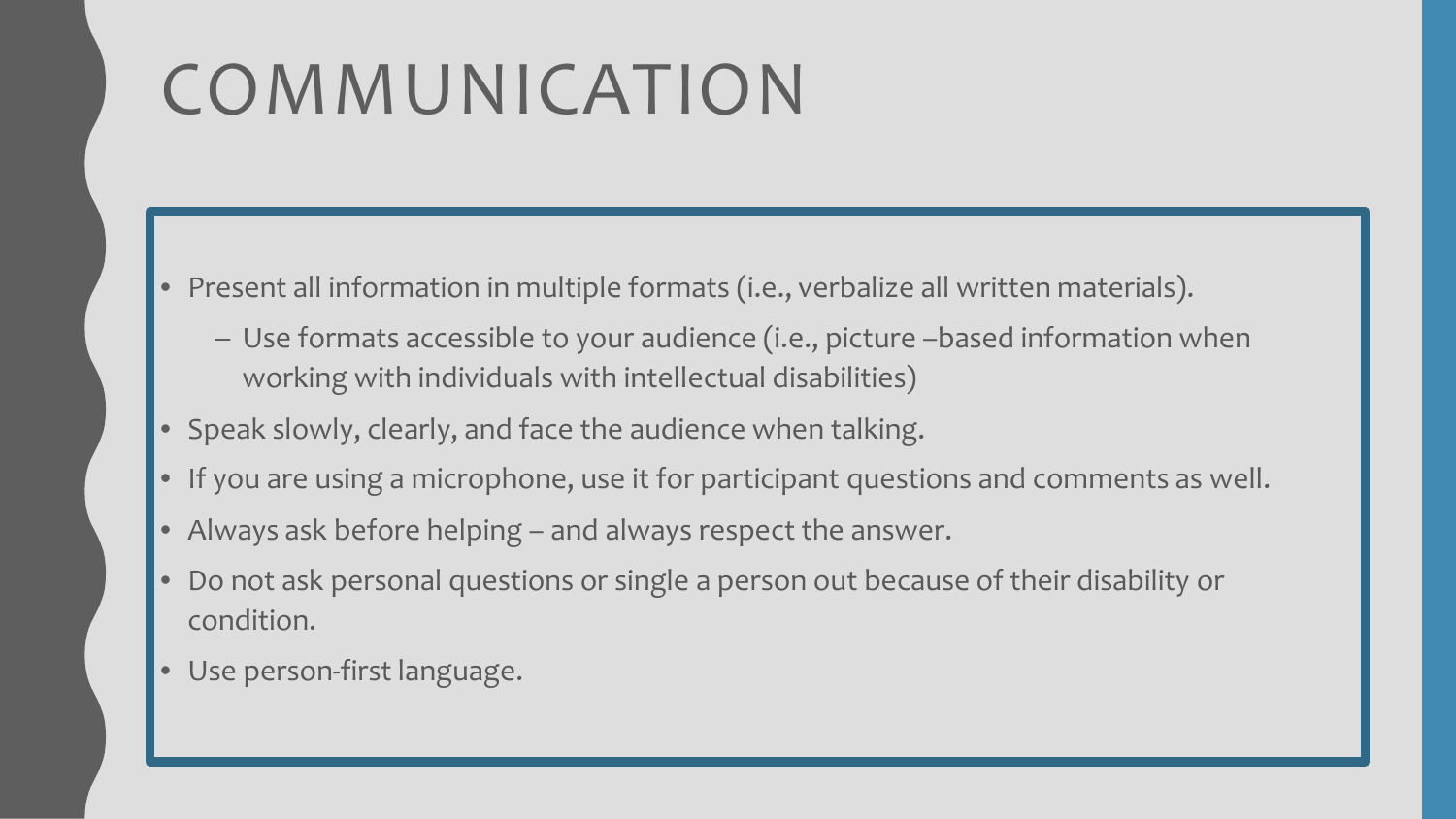## PERSON-FIRST LANGUAGE

- Puts the person before the illness
- Certain ways to refer to different disabilities
- Indicates that a person *has* a disability, not that they *are* the disability

| <b>Do</b>                                    | Don't                           |
|----------------------------------------------|---------------------------------|
| Person with a visual impairment              | <b>Blind person</b>             |
| Person with a disability                     | Disabled person                 |
| Person with an intellectual disability       | Mentally retarded               |
| She has a developmental disability           | She is developmentally disabled |
| Accessible parking                           | Handicapped parking             |
| She has a brain injury                       | She is brain damaged            |
| He receives/is enrolled in special education | He's in special ed.             |
| She has autism                               | She is autistic                 |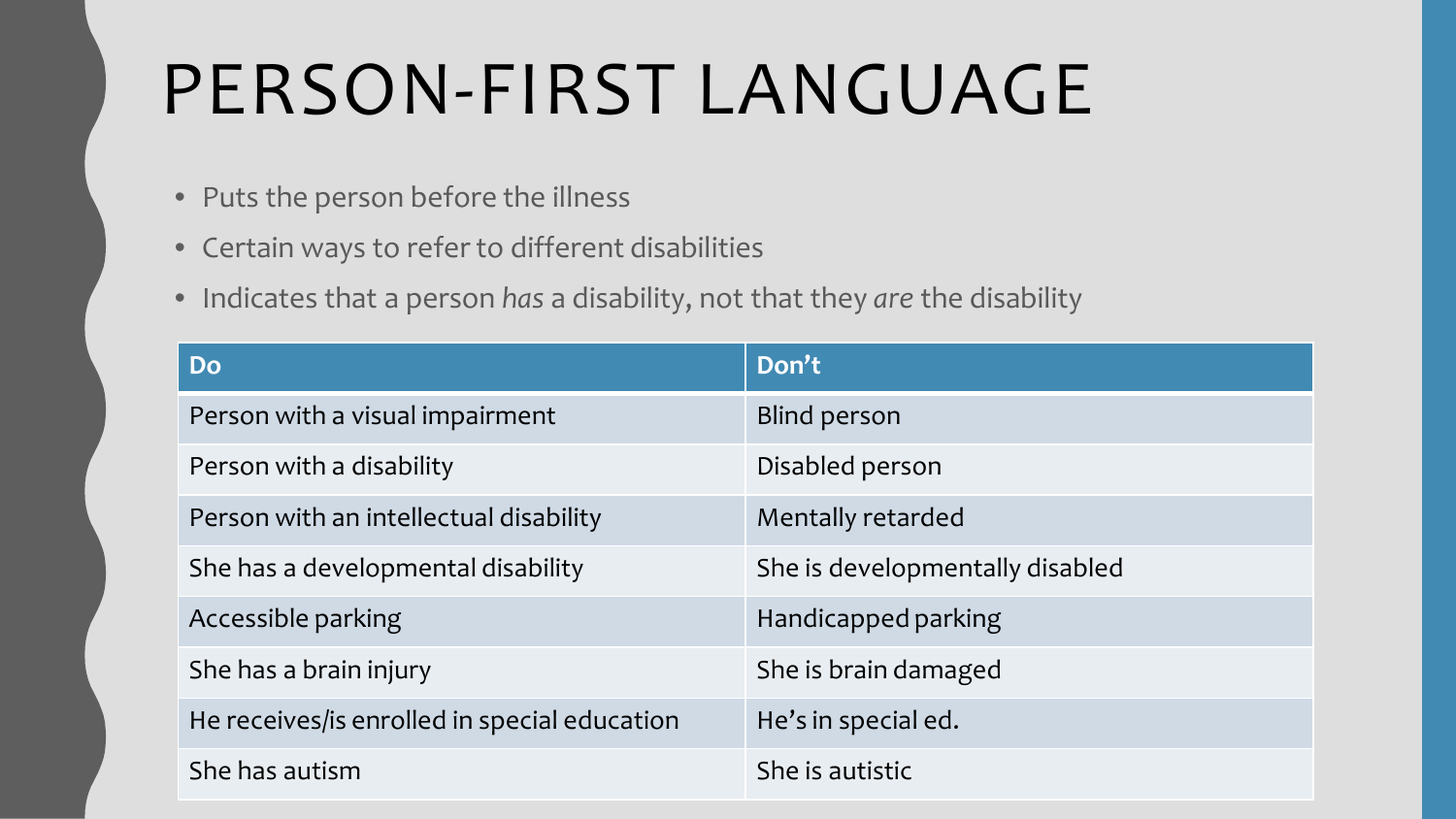## ACCOMMODATIONS

• Always include an accommodation statement:

*If you need any accommodation or assistance to fully participate in this workshop, please contact \_\_\_\_\_\_\_\_\_\_\_\_ at \_\_\_\_\_\_\_\_\_\_\_\_\_\_\_\_\_\_\_\_no later than \_\_\_\_\_\_\_\_\_\_\_\_.*

- Accommodations are individual and often simple.
- Your participants know best what their needs are listen to them.

#### **Example accommodation requests:**

- CART
- ASL interpreters
- Alternative format of materials
- Up front seating

**ALWAYS budget for accommodations. This is the cost of doing business and should be treated as such.**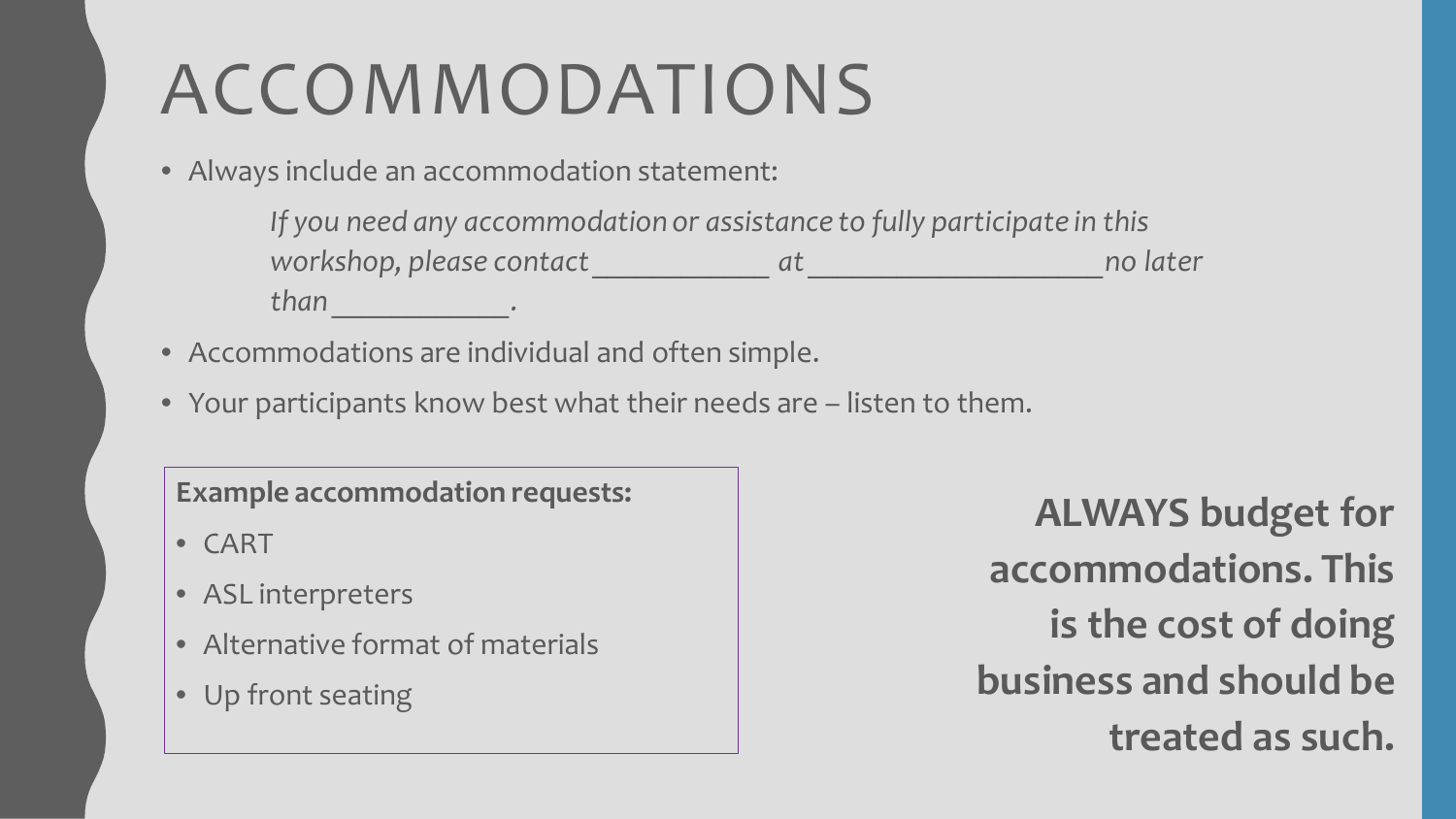## WHAT NOW?

#### Facilitators

- •Use this information when planning and implementing your next DPP workshop
- •Be prepared but understand that there will be barriers that come up.

#### Providers

- •Understand that you can refer a wide range of patients to DPP
- •Work with you patients to help them understand what accommodations they may need to be successful

#### Recruiters

- •Make sure you are promoting and recruiting in a variety of locations that serve different types of people
- •Adjust your materials to cater to the population